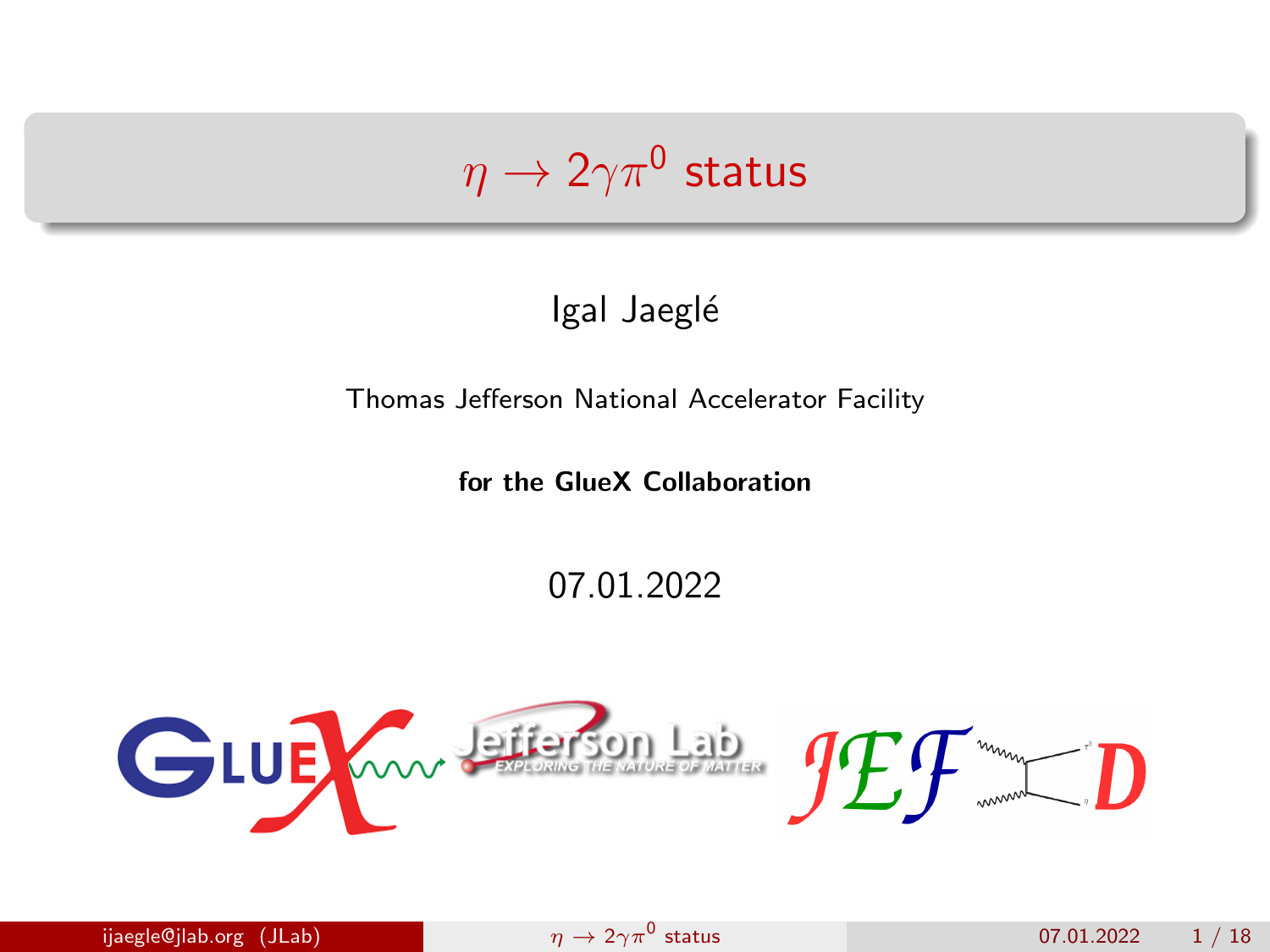## Table of contents



- 2 [PrimEx-eta "veto"](#page-3-0)
- 3 [PrimEx-eta "veto" impact for](#page-10-0)  $\eta \to 2\gamma \pi^0$ 
	- [Improved MVA](#page-15-0)

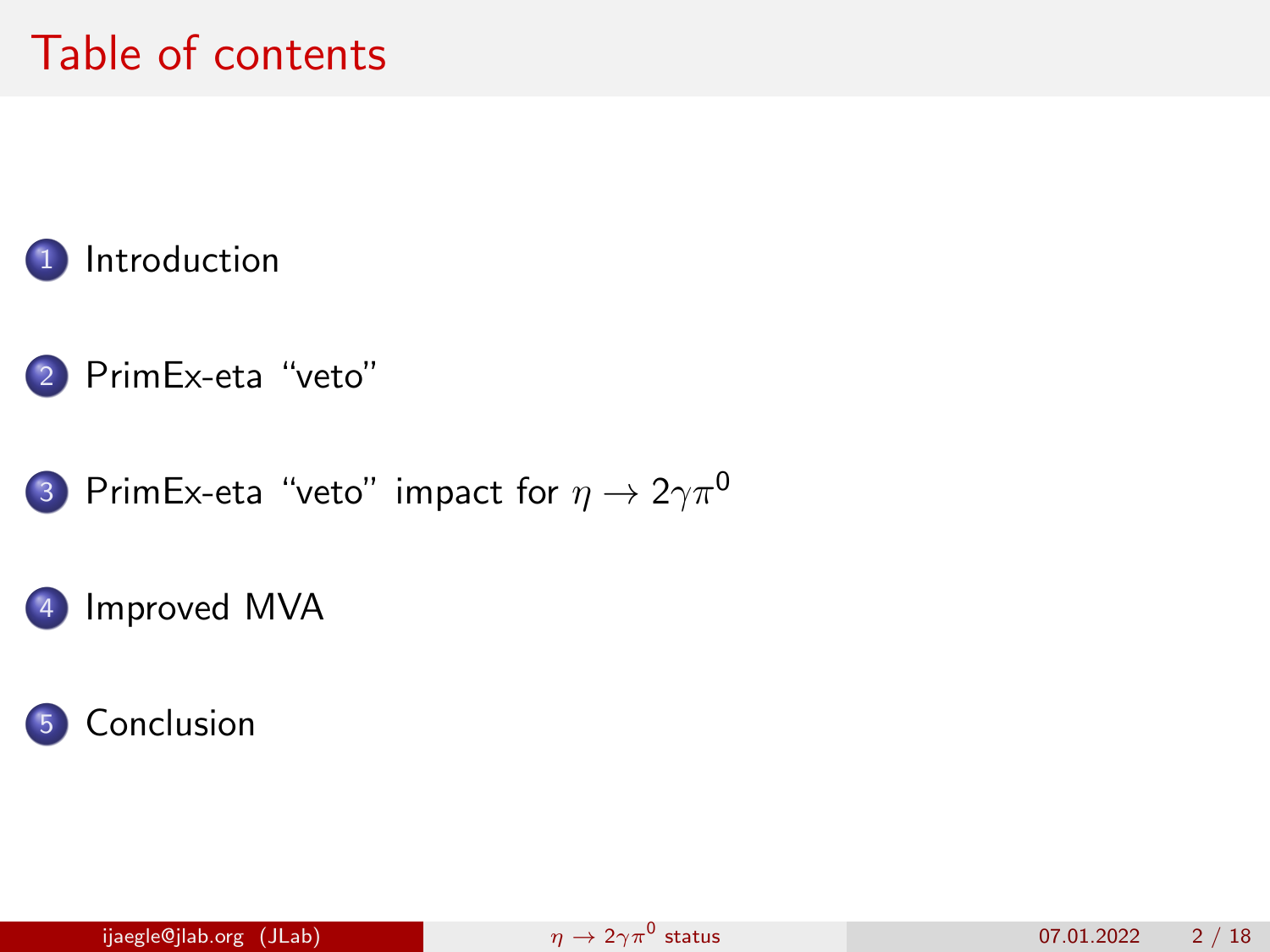### <span id="page-2-0"></span>Introduction

PrimEx-eta "veto" implemented in ijaegle-veto branch (halld\_recon & gluex\_root\_analysis) and is currently reviewed by Sean, Simon, and Matt.

- Flag neutral showers which are not matched with a reconstructed tracks but match hits in SC and TOF
- Matching TOF & SC hits saved for  $|\Delta x|/|\Delta y| < 10$  cm and  $\Delta \phi < 25^o$ , respectively

Increase signal sample by 50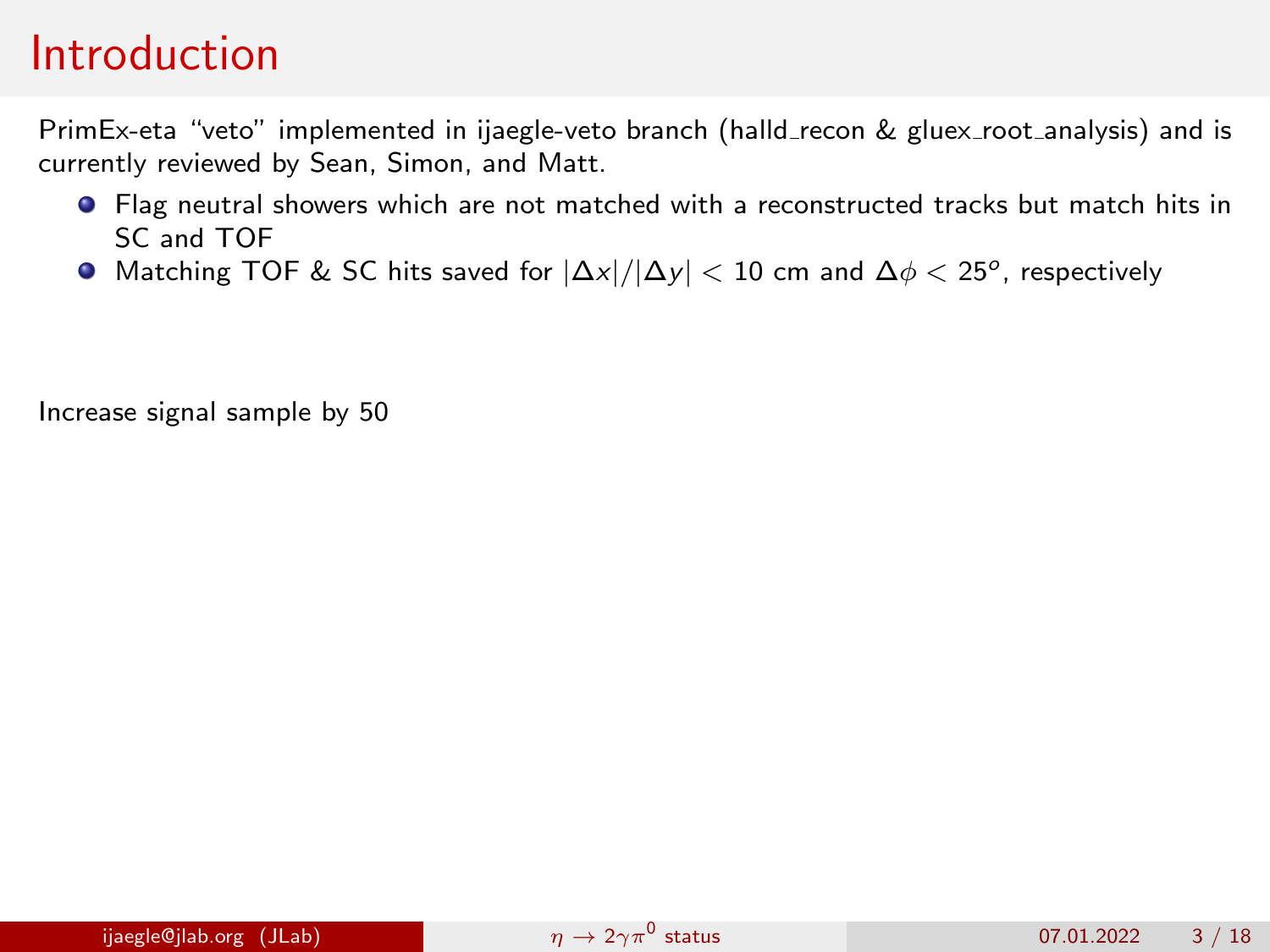<span id="page-3-0"></span>Select SC hits in coincidence with RF and an energy deposided above 0.2 in a.u.

- $\bullet$  SC\_RF\_CUT\_MIN = 1.0 ns
- $\bullet$  SC\_RF\_CUT\_MAX = 7.0 ns
- $\bullet$  SC\_Energy\_CUT = 0.2 a.u.



ijaegle@jlab.org (JLab)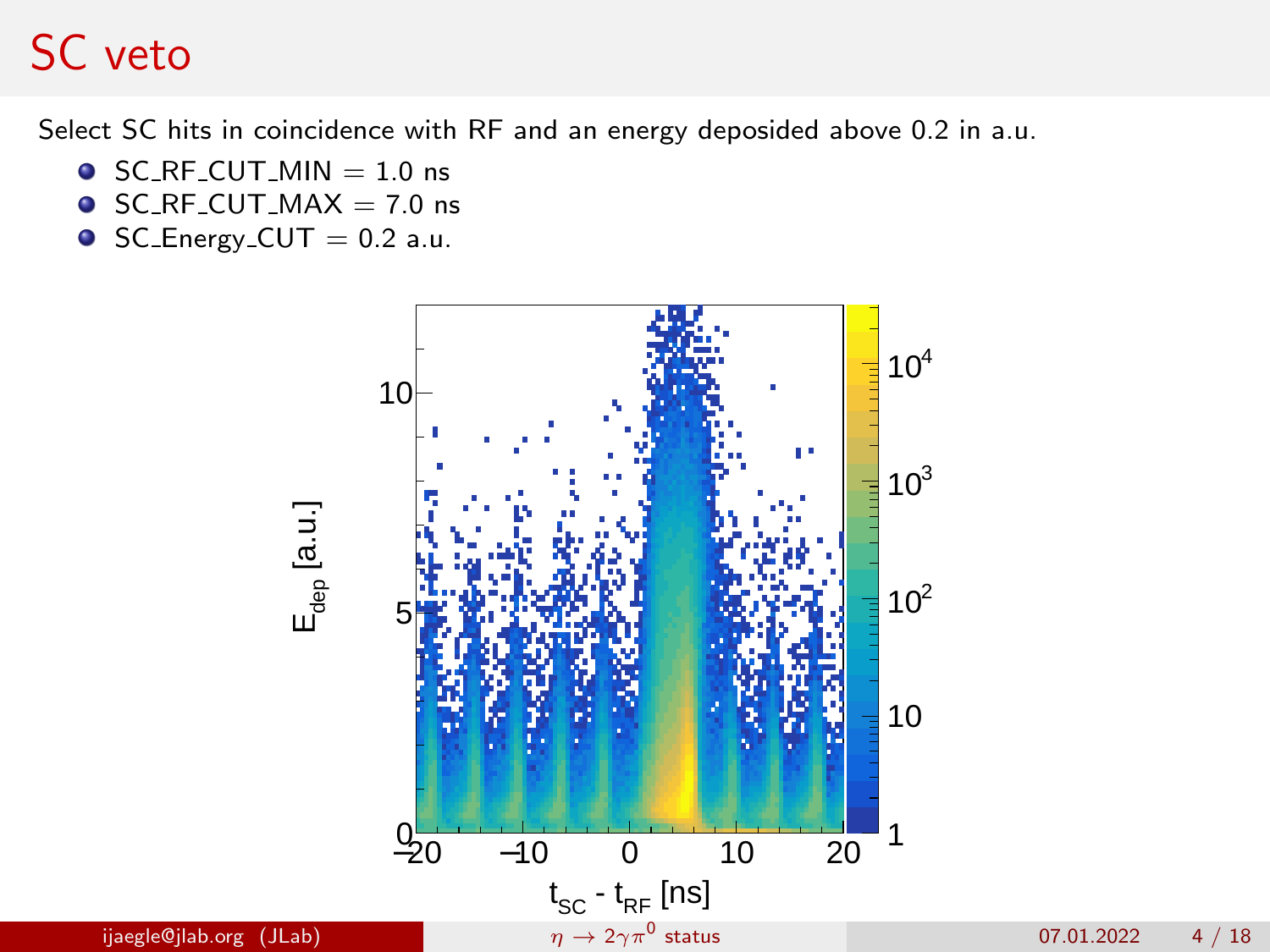Then compare azimuthal angles between SC hits and BCAL/FCAL showers

- $\bullet$  SC\_FCAL\_PHI\_CUT = 25°
- $\bullet$  SC\_BCAL\_PHI\_CUT = 15 $^{\circ}$
- SC vs. BCAL (PrimEx-eta data set field off) <br>● SC vs. FCAL (PrimEx-eta data set field off)
	-

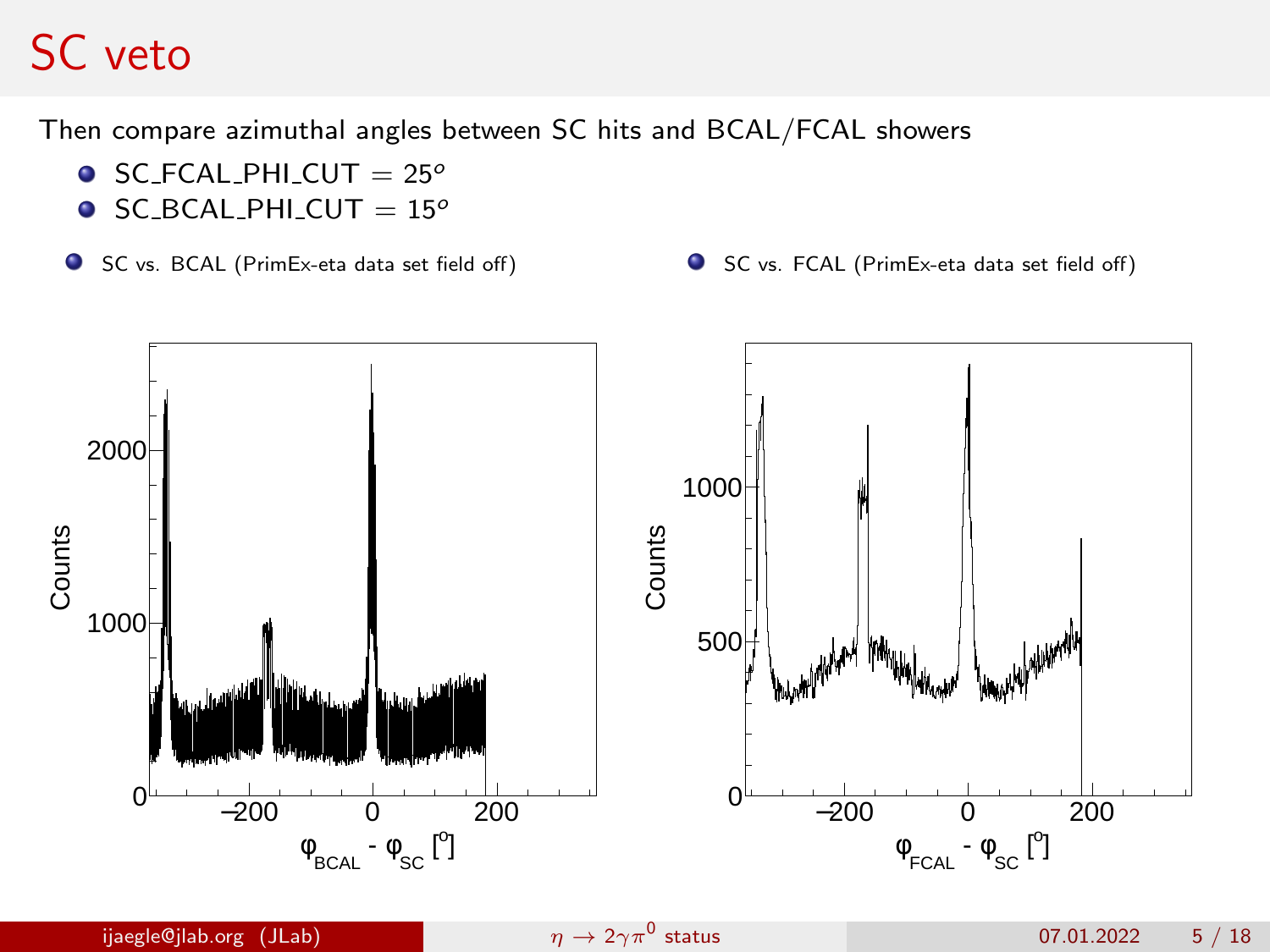Then compare azimuthal angles between SC hits and BCAL/FCAL showers

- $\bullet$  SC\_FCAL\_PHI\_CUT = 25°
- $\bullet$  SC\_BCAL\_PHI\_CUT = 15°
- SC vs. BCAL (PrimEx-eta data set field on) SC vs. FCAL (PrimEx-eta data set field on)
- 

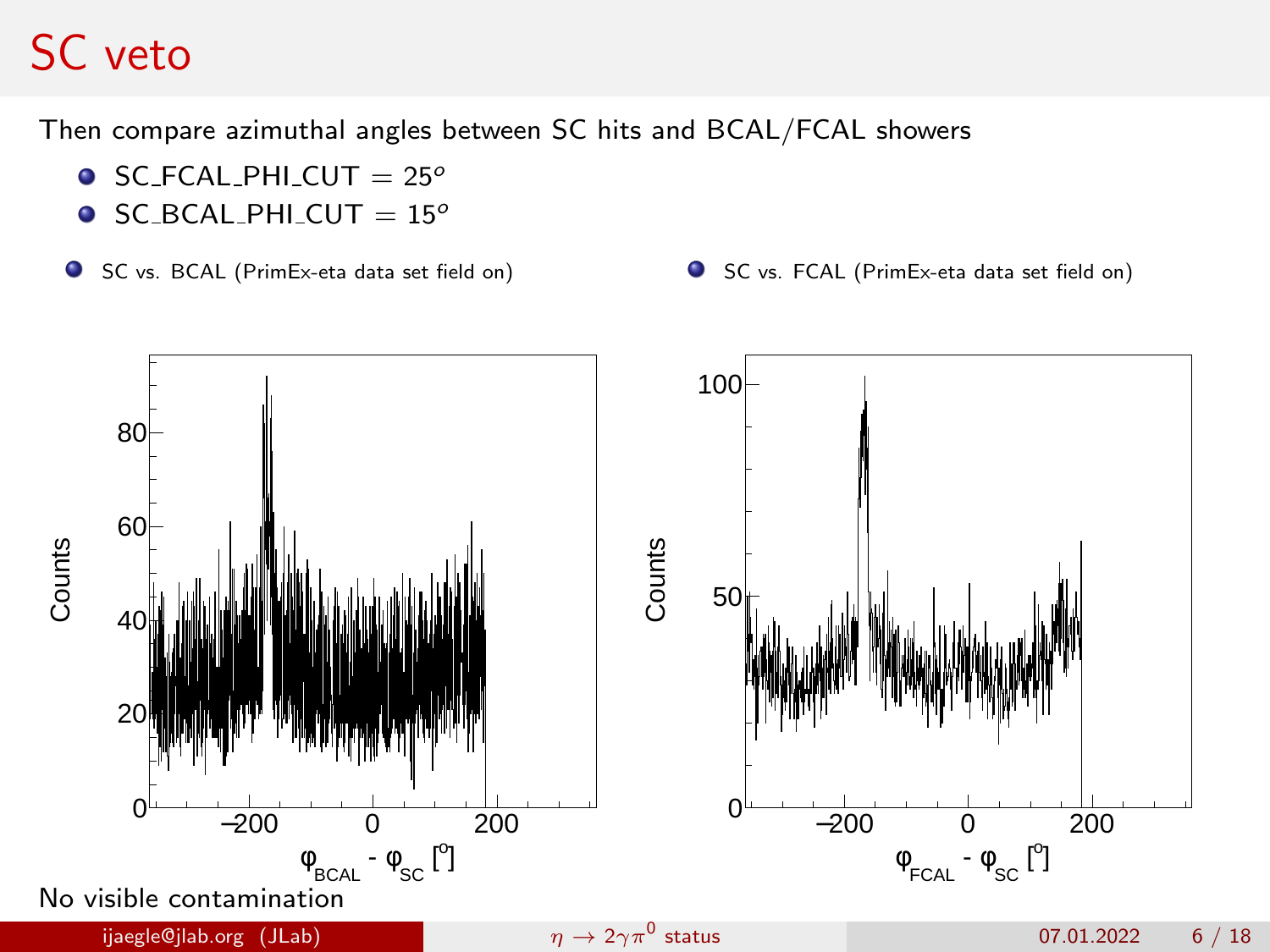Then compare azimuthal angles between SC hits and BCAL/FCAL showers for shower match

- $\bullet$  SC\_FCAL\_PHI\_CUT = 25°
- $\bullet$  SC\_BCAL\_PHI\_CUT = 15°
- SC vs. BCAL (PrimEx-eta data set field on) SC vs. FCAL (PrimEx-eta data set field on)
	-

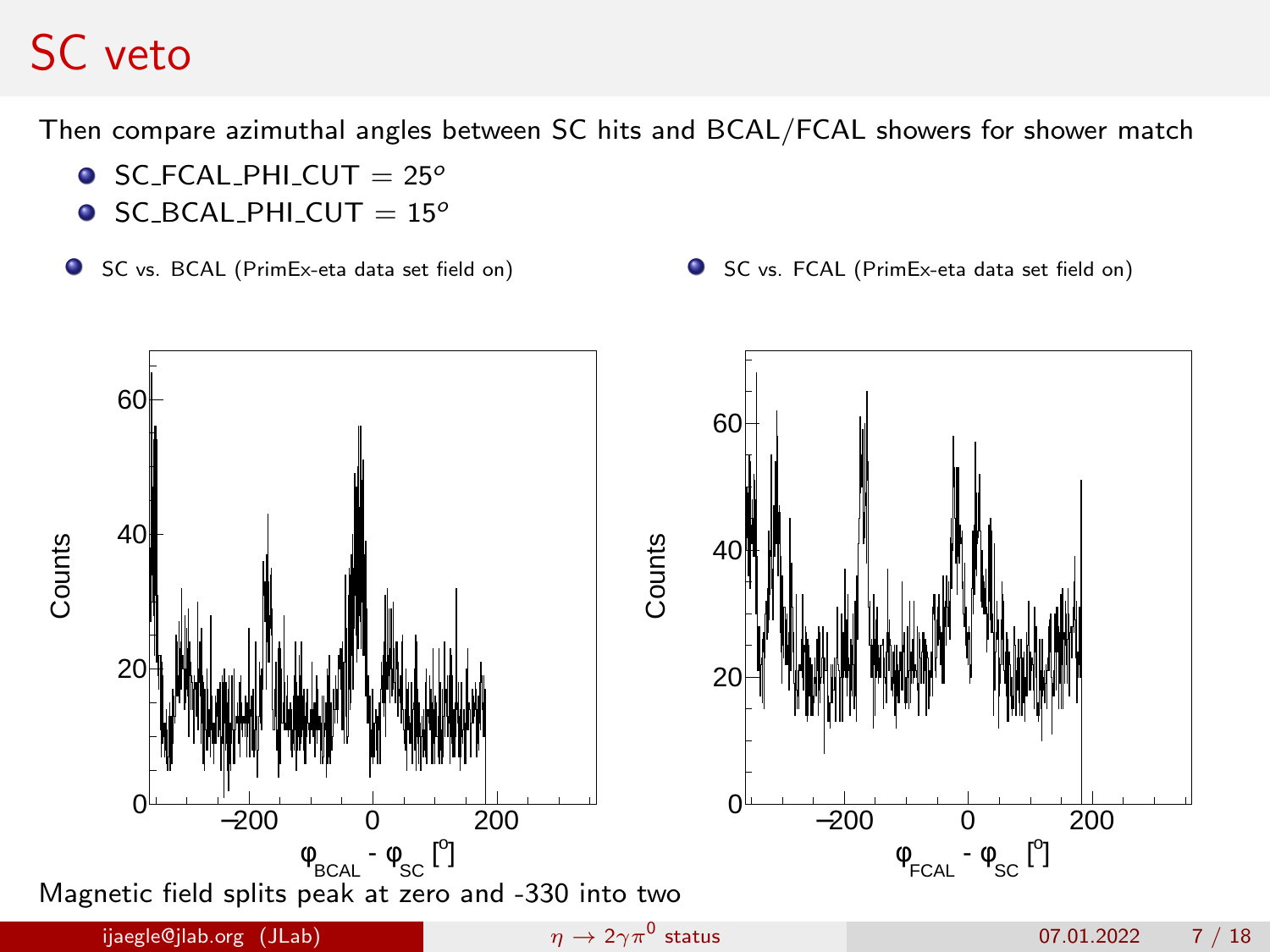#### TOF veto

Select TOF hits in coincidence with RF

 $\bullet$  TOF\_RF\_CUT = 6.5 ns

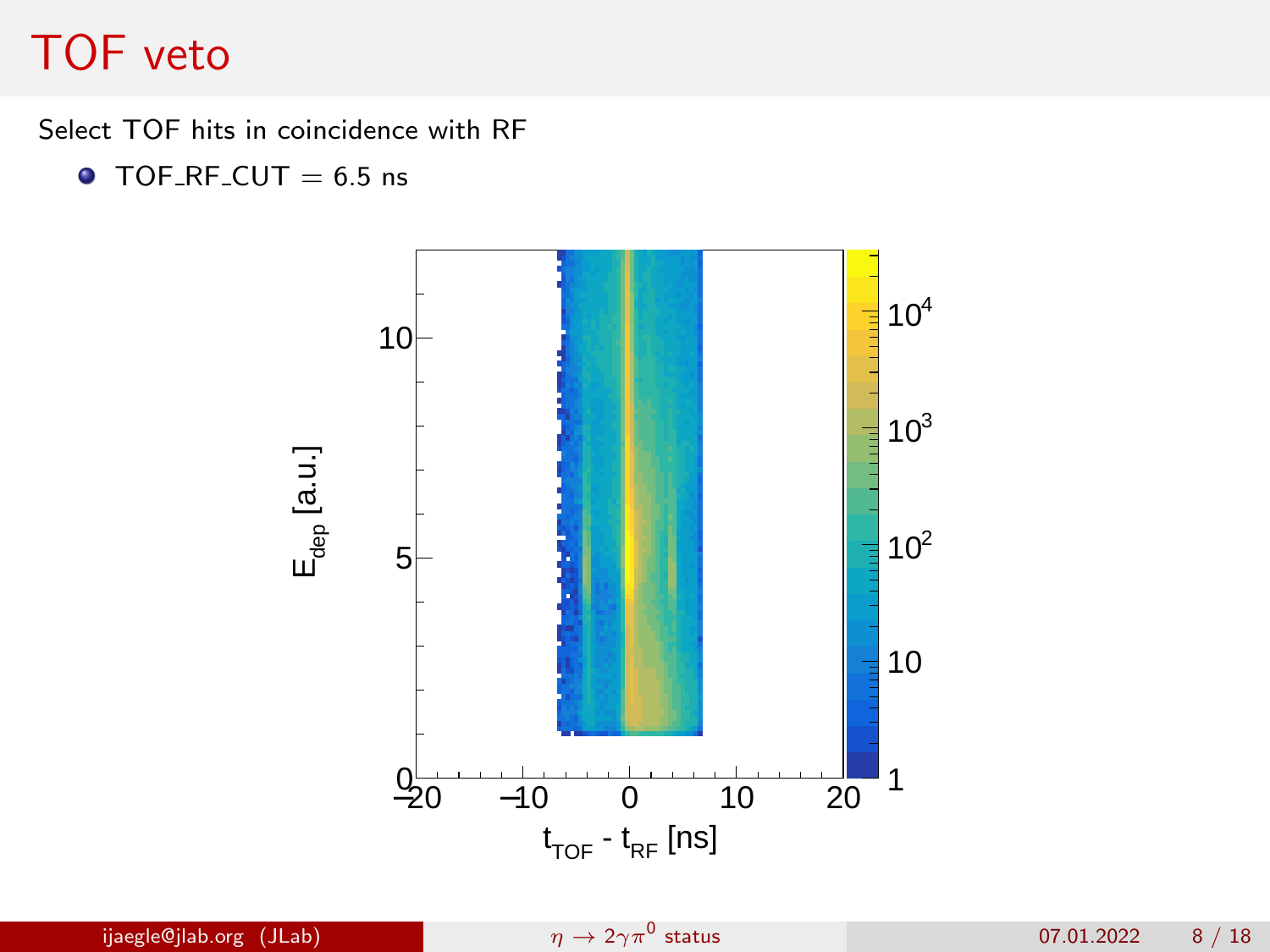## TOF veto

Then compare cartesian coordinates  $(x/y)$  between TOF hits and FCAL showers

- $\bullet$  TOF\_FCAL\_x\_match\_CUT = 10 cm
- $\bullet$  TOF\_FCAL\_y\_match\_CUT = 10 cm
- $\bullet$ 
	- ∆x (PrimEx-eta data set field off) ∆y (PrimEx-eta data set field off)

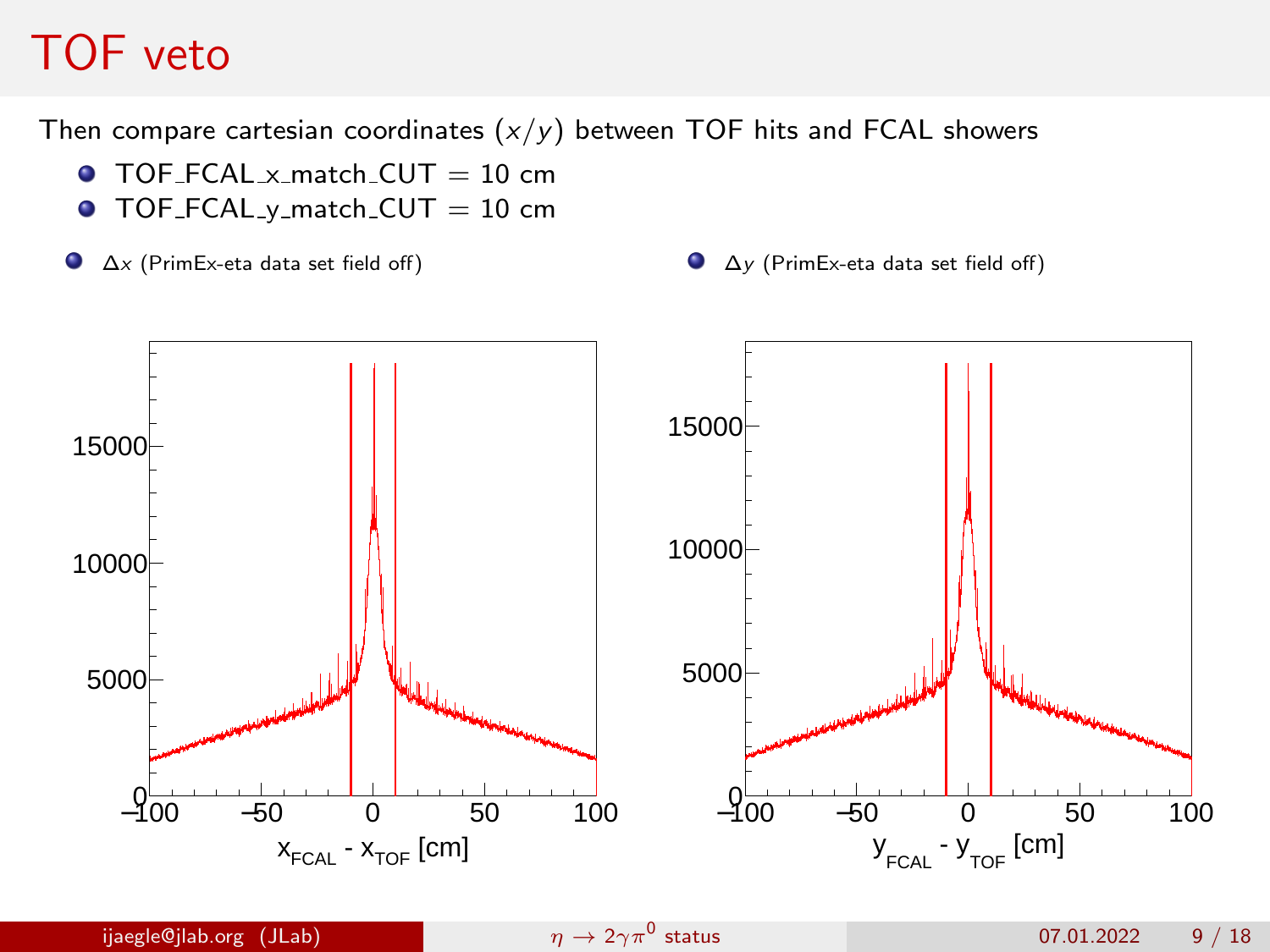## TOF veto

Then compare cartesian coordinates  $(x/y)$  between TOF hits and FCAL showers

- $\bullet$  TOF FCAL x match CUT = 10 cm
- $\bullet$  TOF\_FCAL\_y\_match\_CUT = 10 cm
- $\bullet$ 
	- $\Delta x$  (PrimEx-eta data set field on)  $\Delta y$  (PrimEx-eta data set field on)

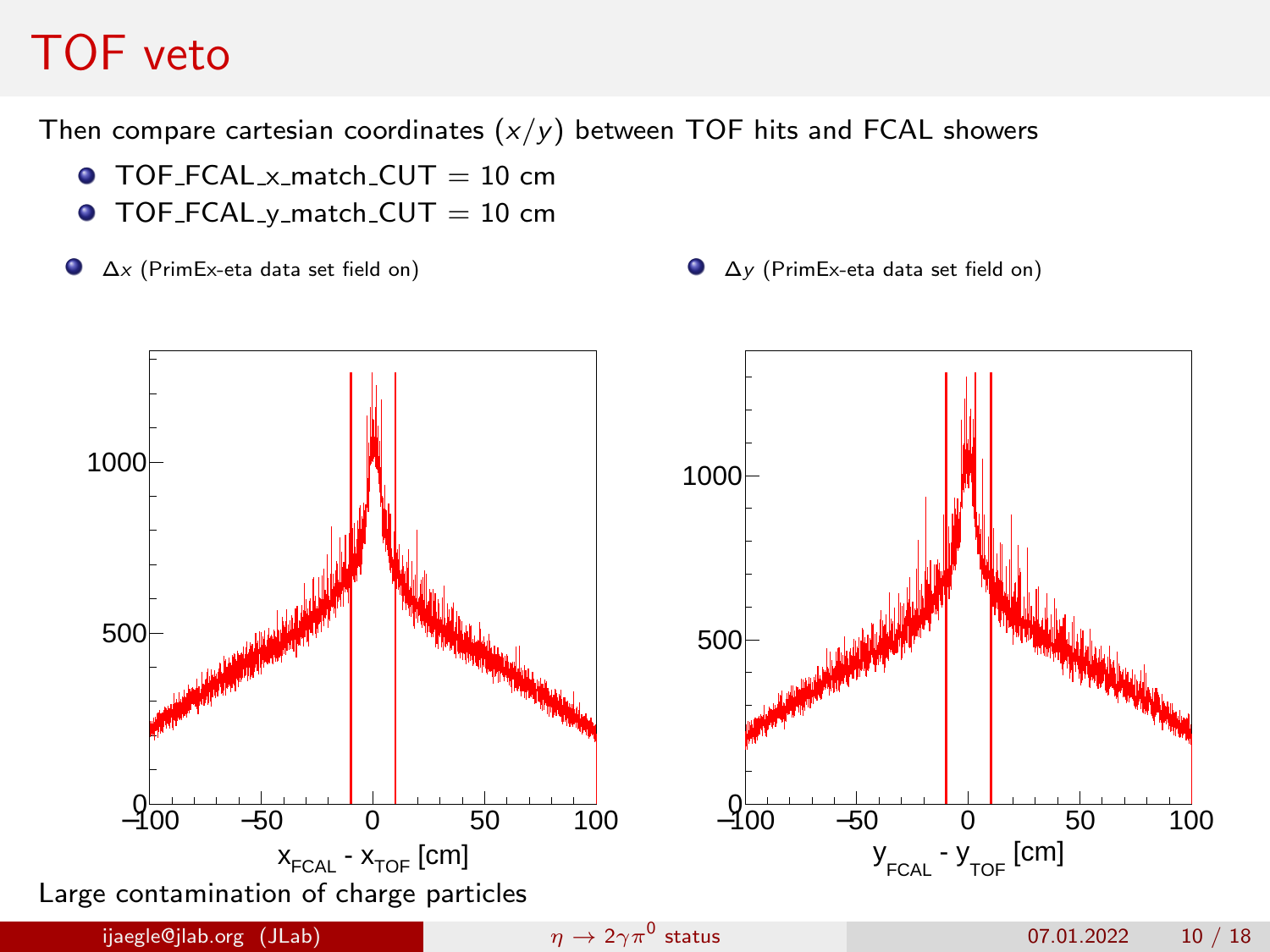### <span id="page-10-0"></span>Usefulness

Critical for GlueX/JEF (rare  $\eta$  decay) and PrimEx-eta if we want to use ReactionFilter/DSelector and also look at off neutron processes Example:  $\gamma p \to np$  and  $\eta \to 2\gamma \pi^0$ 

Veto not applied (GlueX 2017-01 simulation) Veto applied (GlueX 2017-01 simulation)

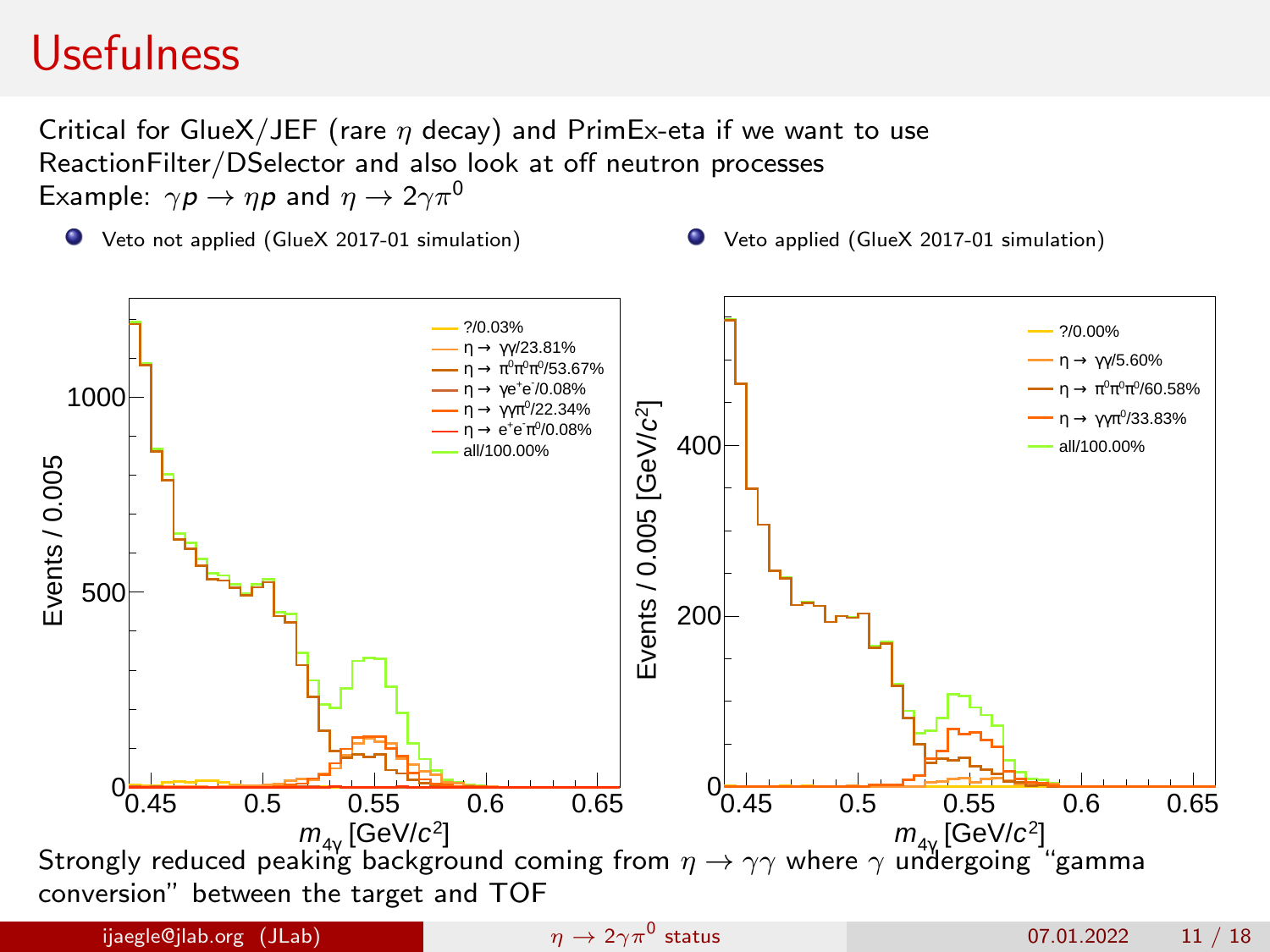### Usefulness

Critical for GlueX/JEF (rare  $\eta$  decay) and PrimEx-eta if we want to use ReactionFilter/DSelector and also look at off neutron processes Example:  $\gamma p \to np$  and  $\eta \to 2\gamma \pi^0$ 

Veto not applied (JEF simulation) Veto applied (JEF simulation)

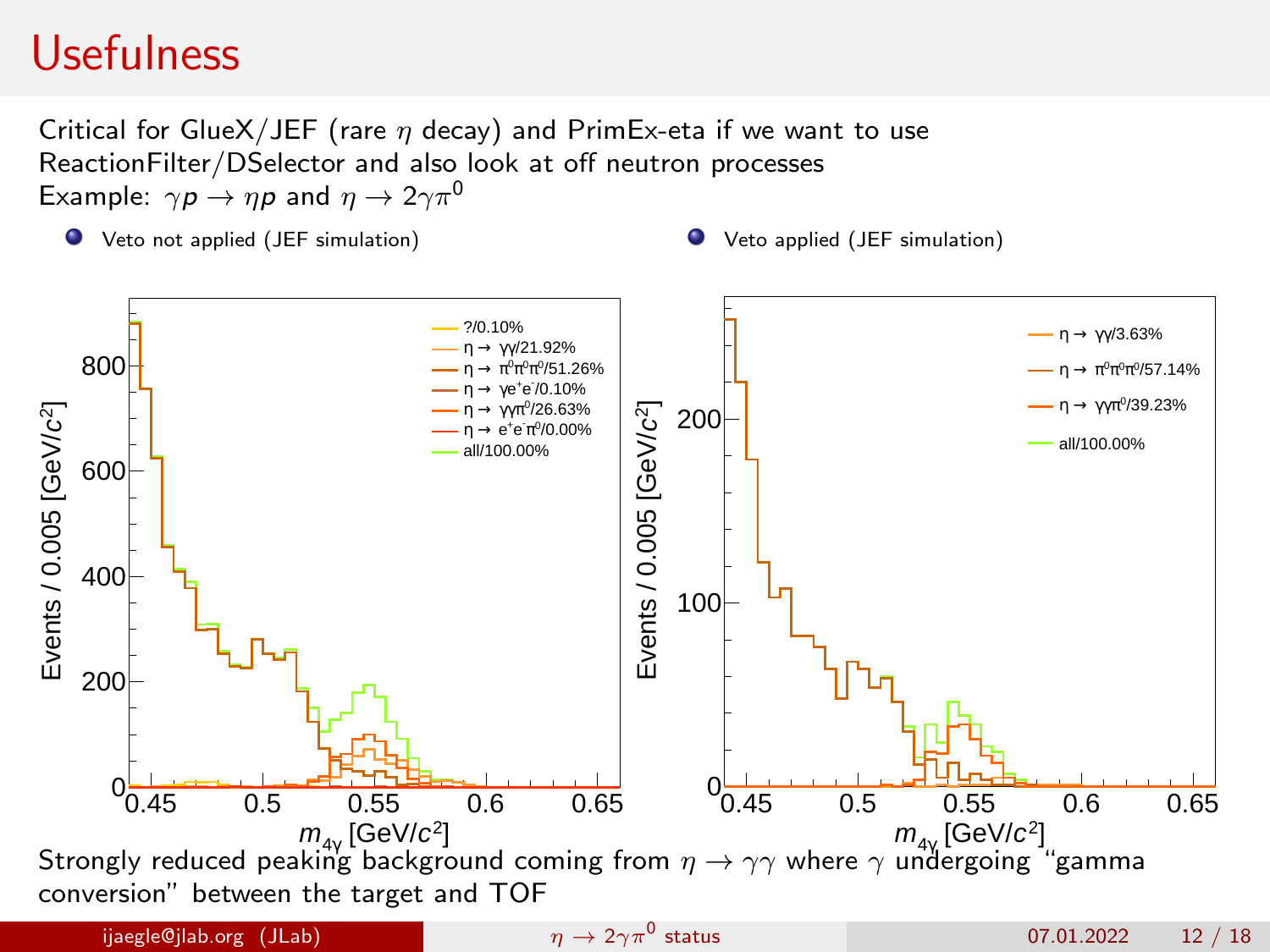## Yield vs. cluster mass cut

#### Without and with TOF-veto applied





TOF-veto decreases the yield by a factor 4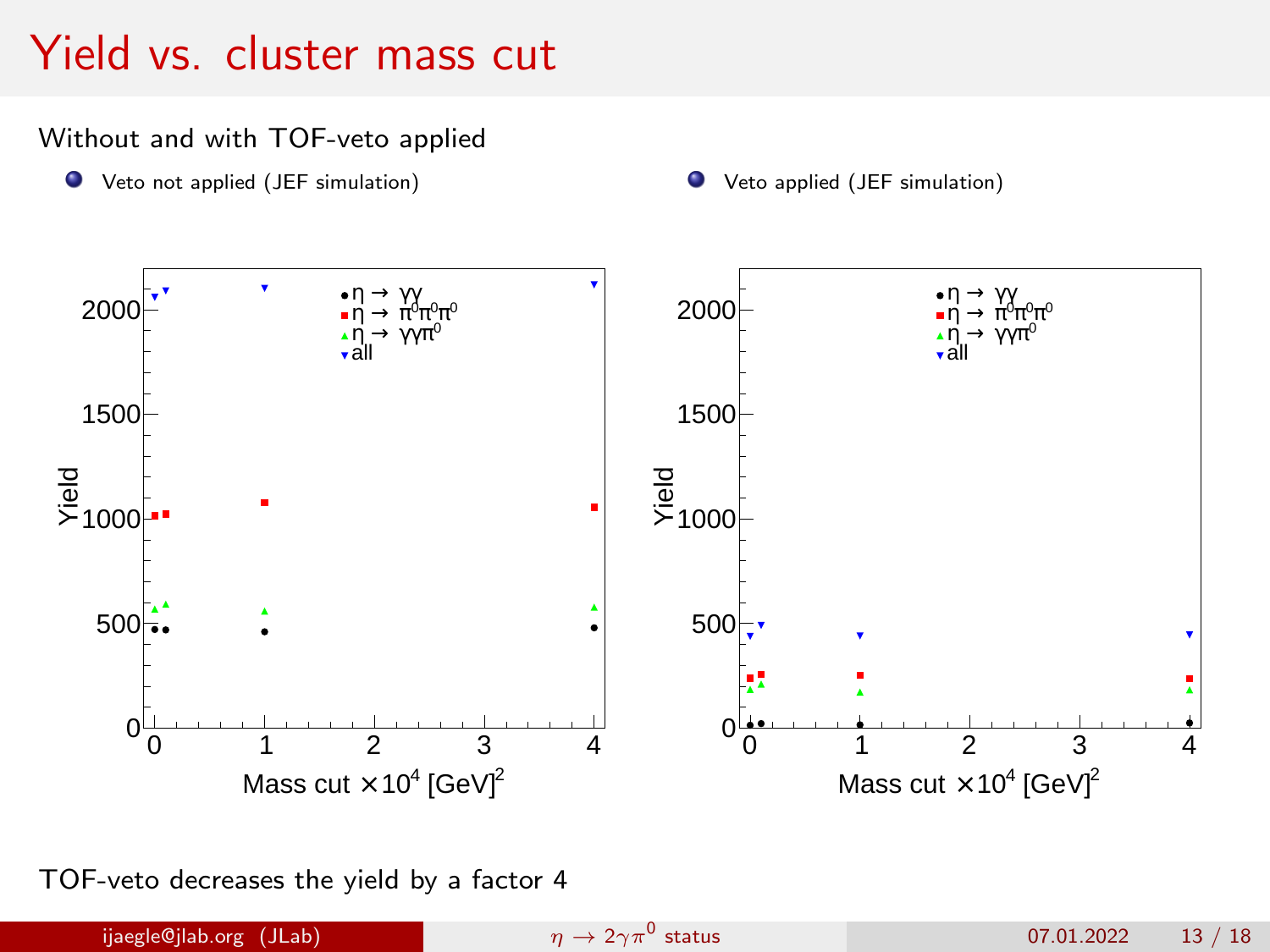## FOM vs. cluster mass cut

Without and with TOF-veto applied, and without (point) and with BDT (open point) applied



- Cluster mass cut has no obvious effect .
- **•** FOM not adequate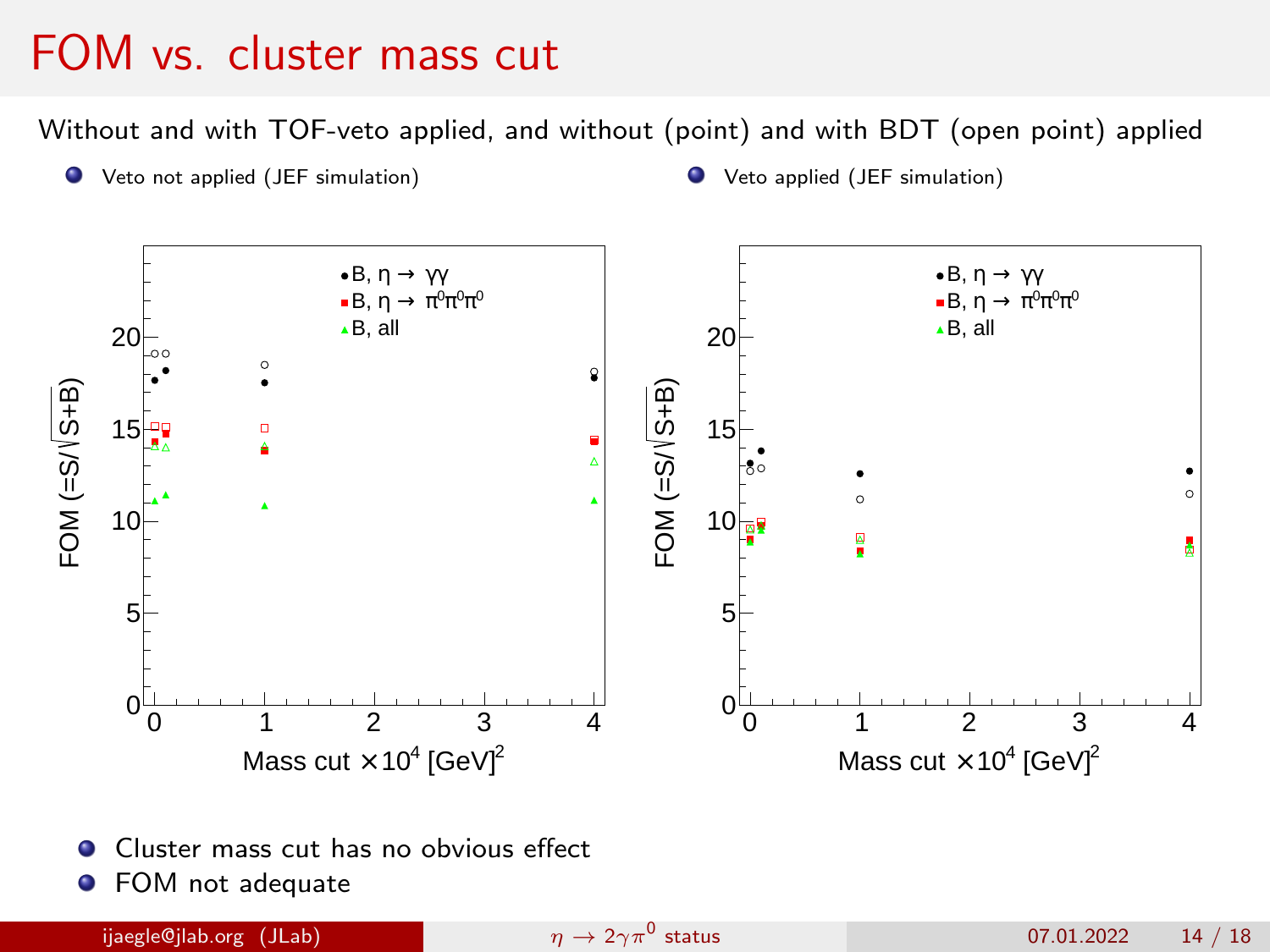## Signal over background vs. cluster mass cut

Without and with TOF-veto applied, and without (filled marker) and with BDT (opened marker) applied

- Veto not applied (JEF simulation) Veto applied (JEF simulation)
	-



ijaegle@jlab.org (JLab)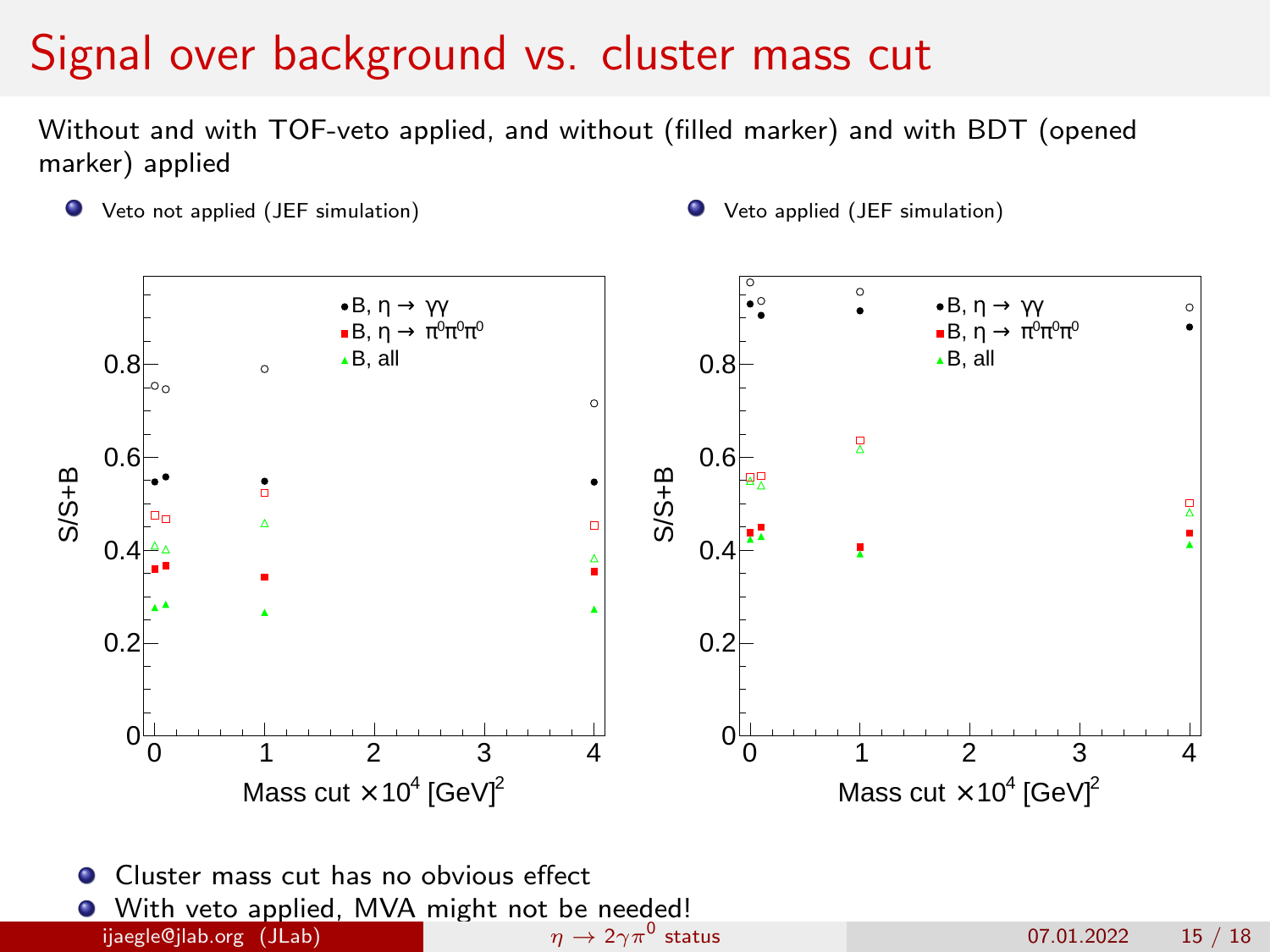## <span id="page-15-0"></span>Improved MVA

Un-anticipated improvement of the MVA by increasing the signal sample by 50

- Veto not applied (GlueX 2017-01 simulation) Veto not applied (JEF simulation)
	-

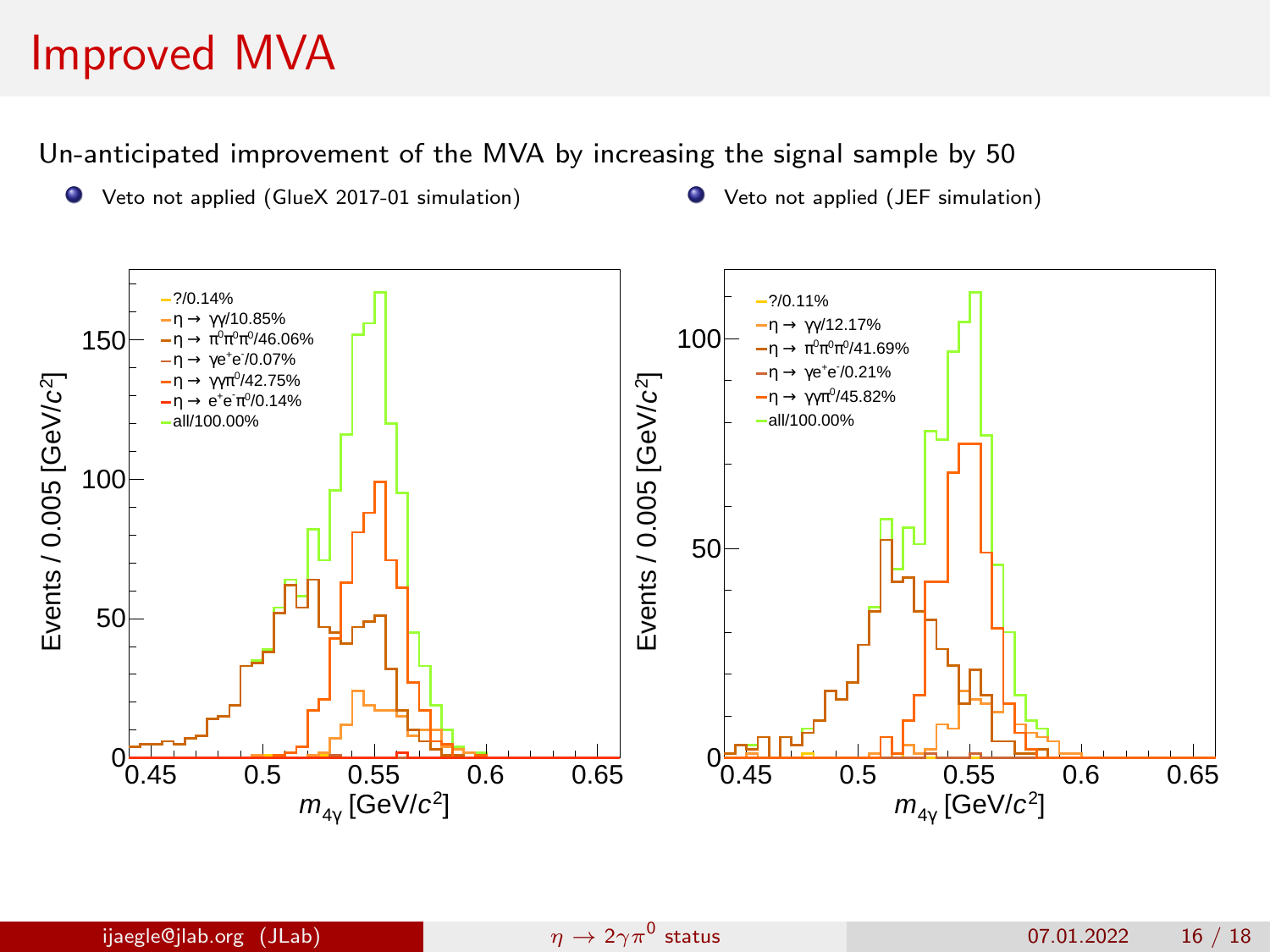## Improved MVA

Un-anticipated improvement of the MVA by increasing the signal sample by 50

- Veto applied (GlueX 2017-01 simulation) Veto applied (JEF simulation)
-